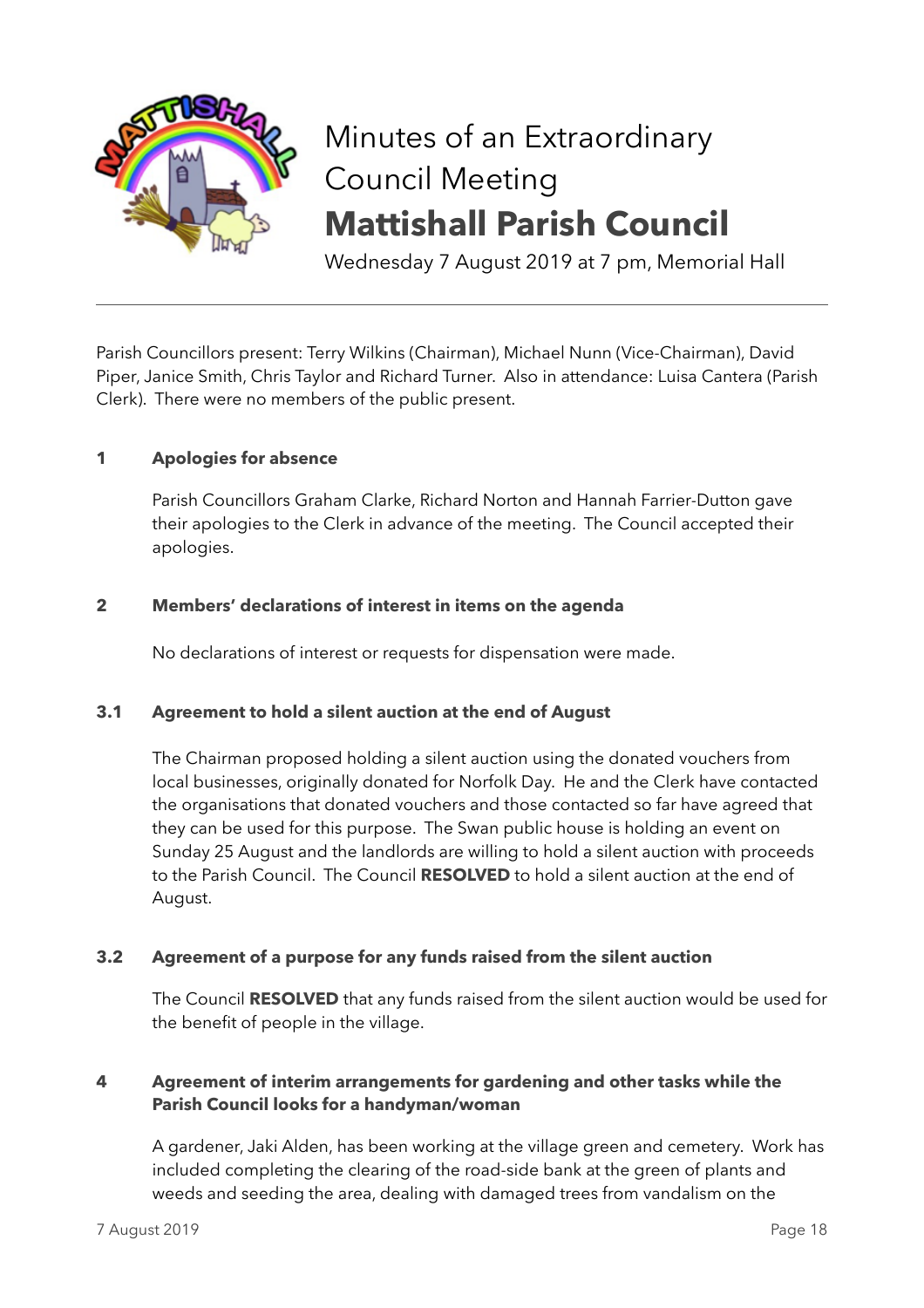green, deadheading roses at the cemetery, transplanting plants and weeding both areas. The Council has been impressed with her work and **RESOLVED** to contract Mrs Alden to work up to 20 hours per month for gardening tasks until the end of October 2019.

# **5 Payment of accounts list**

The Council **RESOLVED** to approve the payments list (refer to on final page).

The Chairman closed the meeting at 8.15 pm.